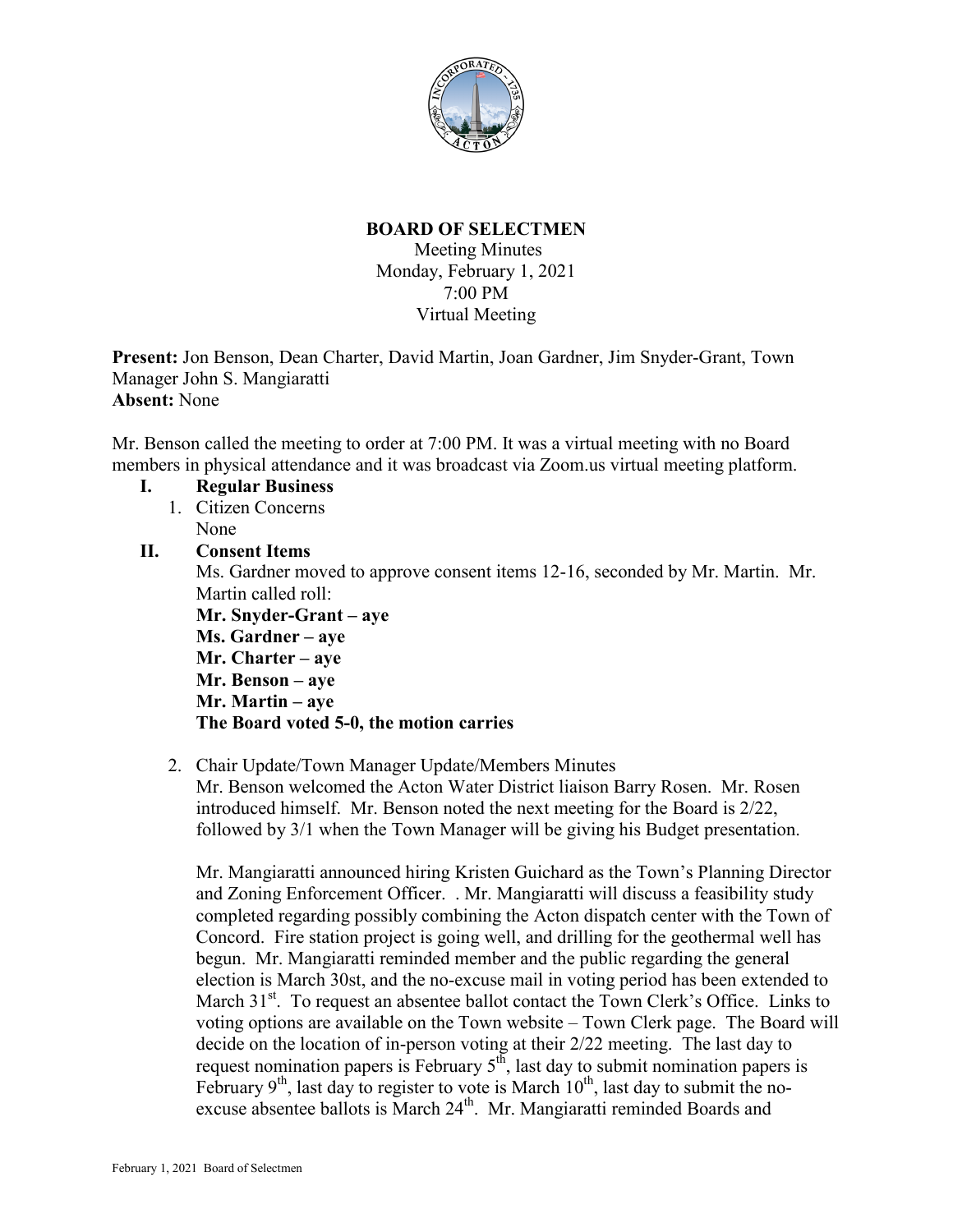

Committees to submit their annual reports for the Town Report, and the Piper Lane location has applied for a provisional demolition application with the Historic District Committee in line with submitting an RFP. The town has received technical assistance from the Baker-Polito administration to assist with wayfinding and ways to assist our business to help recover from the pandemic.

Mr. Snyder-Grant announced the EPA session about future uses of the WR Grace site, and wanted to add the web link verbally [:www.epa.gov/superfund/graceacton](http://www.epa.gov/superfund/graceacton). Mr. Snyder-Grant attended the MMA Annual Meeting in January and attended a meeting for new members of Boards of Selectmen, and suggests a future topic of evaluating best practices in regards to evaluations for employees reporting to the Board of Selectmen.

Mr. Martin updated the Board regarding the twin school construction. Utilities are coming in the Arlington Street entrance, so the entrance is now closed – traffic is rerouted to Spruce Street.

Mr. Charter attended a site walk on the Morrison Farm with members of the Agricultural Commission on 1/30. Agricultural Commission is looking to put a conservation restriction on the site in the future.

## **III. New/Special Business**

## **3.** 7:10 PM Application for a Change in Manager, Overtime Bar and Grill, 30 Great Road, Acton

Mr. Benson read the public hearing notice. Representing Overtime Bar and Grill was Ethan Robidoux. Mr. Robidoux has been employed by Teamworks for the past 10 years, and the management felt it was appropriate for him to be the manager for the bar area due to his hours of work. Hours of operations are 4PM-12AM. Ms. Gardner moved to close the hearing, seconded by Mr. Snyder-Grant. Mr. Martin called roll:

**Mr. Snyder-Grant – aye Ms. Gardner – aye Mr. Charter – aye Mr. Benson – aye Mr. Martin – aye The Board voted 5-0, the motion carries**

**Ms. Gardner moved to approve the change in manager for Overtime Bar and Grill, seconded by Mr. Martin. Mr. Martin called roll: Mr. Snyder-Grant – aye Ms. Gardner – aye Mr. Charter – aye Mr. Benson – aye Mr. Martin – aye The Board voted 5-0, the motion carries**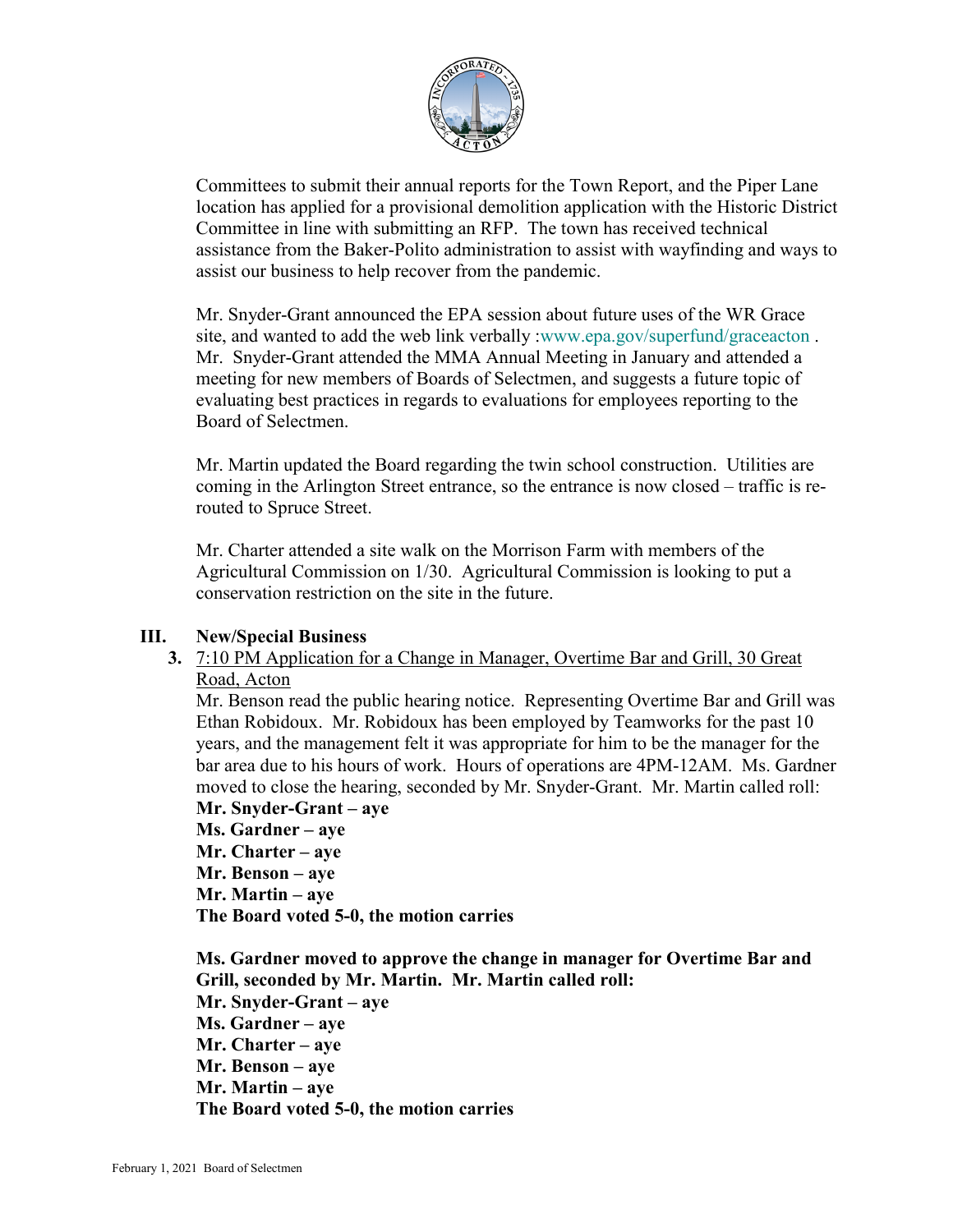

#### 4. COVID Response Update

Phase 2 of the vaccine rollout began 2/1, and those 75+ are finding it frustrating locating or signing up for a vaccine. Mr. Mangiaratti encourages residents to contact the Council on Aging or the Town Services Hotline 978-929-6600 to assist in filling out an interest form, assist with finding a location for obtaining a vaccine. Communities are only receiving 100 vaccines a week throughout the Commonwealth and the Town is working to vaccinate the most vulnerable in AHA residences and home bound seniors first. The town has received 22 applications related to the multitown 1.6 million CDBG-CV Relief Grants of which 19 are from Acton businesses. There are 685 total cases as of January, and 47 in isolation, adding family gathering/small group gathering as the largest spreader events.

5. Discuss Proposed Legislation Regarding COVID

Mr. Mangiaratti mentioned to the Board regarding the special legislation regarding allowing changes to elections, voting, town meetings, and conducting board and committee meetings virtually that had an expiration date of March 31, 2021

6. Approve Revisions to Mortgage Assistance Program (MAP) and Emergency Rental Assistance Program (ERAP)

Mr. Mangiaratti updated the Board regarding the success of the MAP and ERAP programs that ended on December 31, 2020. There was funding left over and we are seeking authorization to spend the remaining balance, and shift \$28,349 from the Mortgage Assistance program into the Emergency Rental Assistance program. **Ms. Gardner moved to reallocate \$28,349 from the Mortgage Assistance Program to the Emergency Rental Assistance program, and authorize the town to spend all amounts from both programs by the end of 2021, seconded by Mr. Martin. Mr. Martin called roll: Mr. Snyder-Grant – aye Ms. Gardner – aye**

**Mr. Charter – aye Mr. Benson – aye Mr. Martin – aye The Board voted 5-0, the motion carries**

7. Update from Climate Coalition

Mr. Snyder-Grant updated the Board regarding the Climate Coalition, which is and organization made up of 38 Massachusetts communities and the Green Advisory Board regarding a follow-up from the last town meeting declaring a climate emergency, and a home rule petition for the upcoming Annual Town Meeting. Mr. Snyder-Grant is requesting a formation of an Acton-branded website in partnership or supporting MassEnergize that can be overseen by the Sustainability Director for events, teams, etc. Mr. Snyder-Grant requests to have town staff create a clean energy bylaw applicable to new construction and major rehabilitation of current property owners in the form of a home rule petition for Annual Town Meeting.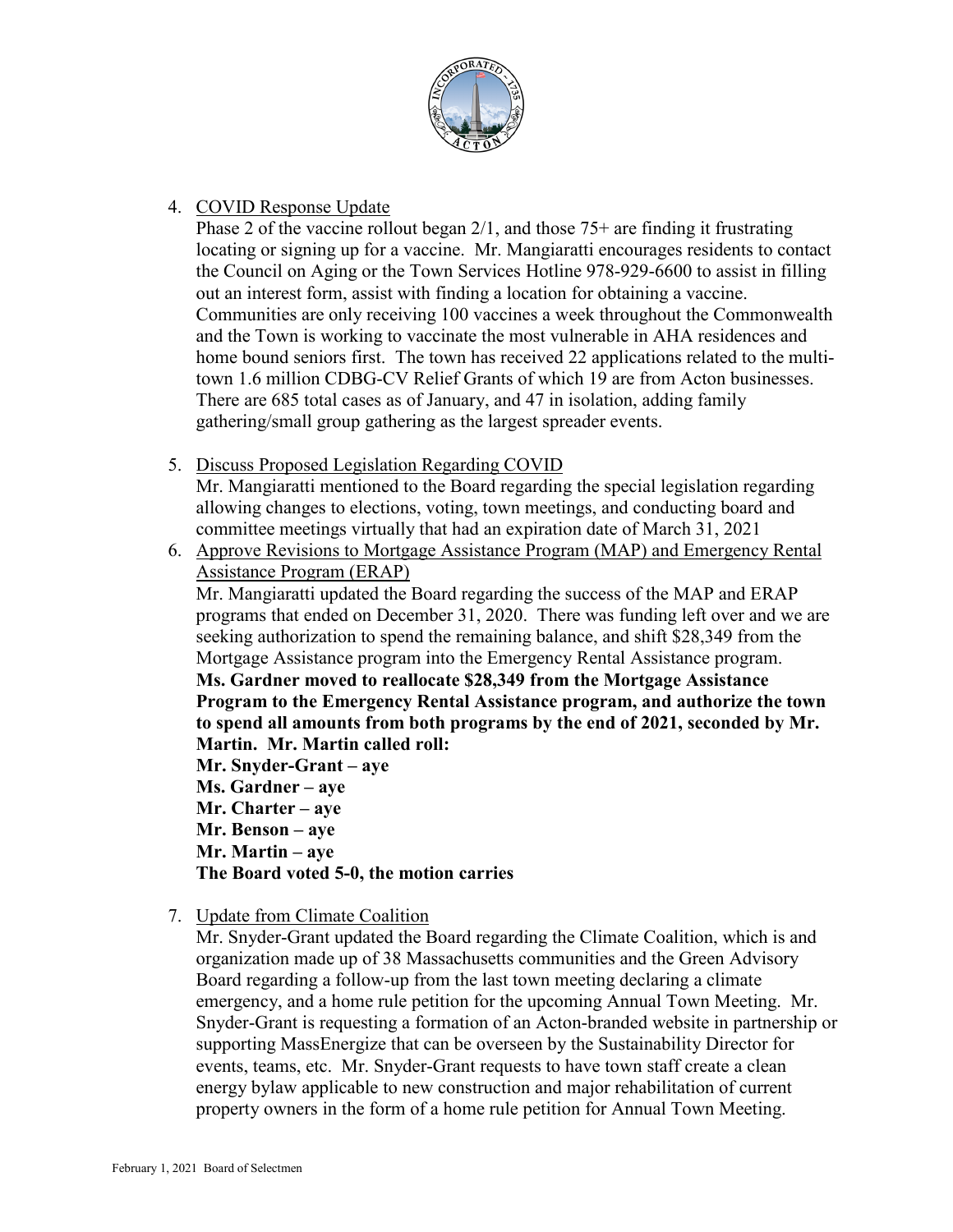

**Mr. Snyder-Grant moved to ask Town Manager to work with town staff and town counsel to bring back to the Board a more formal warrant article for the Home Rule Petition, seconded by Mr. Martin. Mr. Martin called roll: Mr. Snyder-Grant – aye Ms. Gardner – nay Mr. Charter – nay Mr. Benson – aye Mr. Martin – aye The Board voted 3-2, the motion carries**

8. Discussion of Board Vacancy

Ms. Gardner announced her resignation after annual town meeting on June 22, 2021. **Ms. Gardner moved to approve a special election on June 29, 2021to fill the vacant seat left by Joan Gardner on the Board of Selectmen effective June 22, 2021, seconded by Mr. Snyder-Grant. Mr. Martin called roll: Mr. Snyder-Grant – aye Ms. Gardner – aye Mr. Charter – aye Mr. Benson – aye Mr. Martin – aye The Board voted 5-0, the motion carries**

9. Open the Town Meeting Warrant and Set Date for Closing Warrant

Mr. Mangiaratti updated the Board regarding the date set for Annual Town Meeting on June 21, 2021, and requested the Board to open the Town Meeting Warrant, and set a date certain for closing the town meeting warrant for citizen petition submissions. The Board may still add additional warrant articles as seen as necessary after closing the warrant. **Ms. Gardner moved to open the warrant on February 1, 2021 and close the warrant on March 31, 2021 at close of business, seconded by Mr. Martin. Mr. Martin called roll:**

- **Mr. Snyder-Grant – aye Ms. Gardner – aye Mr. Charter – aye Mr. Benson – aye Mr. Martin – aye The Board voted 5-0, the motion carries**
- 10. Consider a Further Modification to the AHA Option Agreement

**Mr. Snyder-Grant moved to approve further modification to the AHA Option Agreement, seconded by Ms. Gardner. Mr. Martin called roll: Mr. Snyder-Grant – aye Ms. Gardner – aye Mr. Charter – aye Mr. Benson – aye**